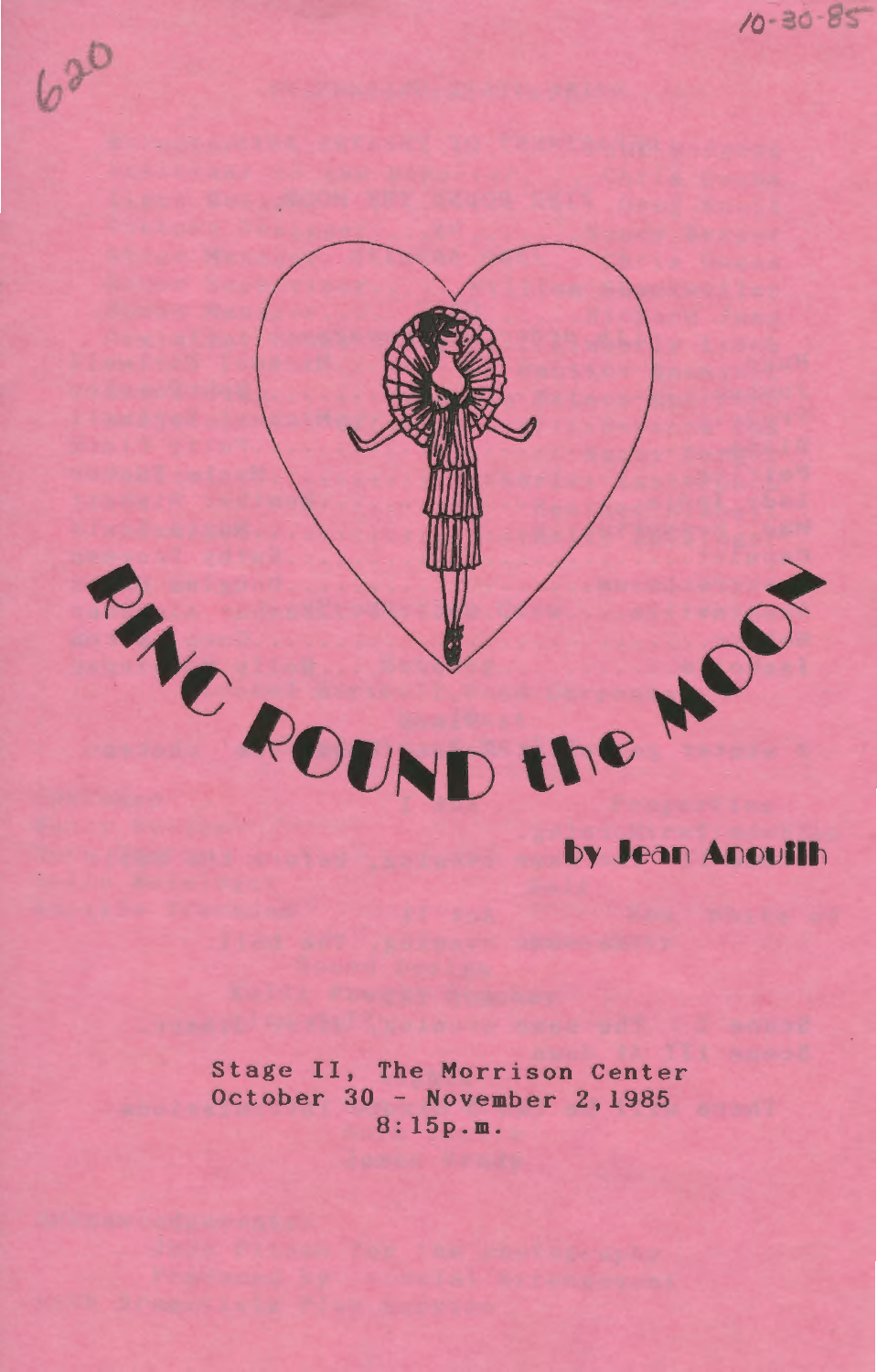### BOISE STATE UNIVERSITY

DEPARTMENT OF THEATRE ARTS

# RING ROUND THE MOON

by

Jean Anouilh

#### CAST

|  | (in order of appearance)   |
|--|----------------------------|
|  | HugoMichael Hartwell       |
|  | JoshuaBob Parsley          |
|  | FredricMichael Hartwell    |
|  | DianaPatty Clark           |
|  | PatriceMonte Tucker        |
|  | Lady IndiaHeather Nisbett  |
|  | Mme. DesmortesMaria Lewis  |
|  | Capulet Kathy Freeman      |
|  | MesserschmannDouglas Hoppe |
|  | RomainvilleBashar Almasser |
|  | MotherGuen Omeron          |
|  | IsabelleBolly Holsinger    |
|  |                            |

#### Place

A winter garden at Madame Desmortes' chateau.

# Act I

|  | Scene I Morning.                            |  |  |
|--|---------------------------------------------|--|--|
|  | Scene II The same evening, before the ball. |  |  |

#### Act II

The same evening. The ball.

# Act III

Scene I The same evening, after dinner. Scene III At dawn

There will be two 5 minute intermissions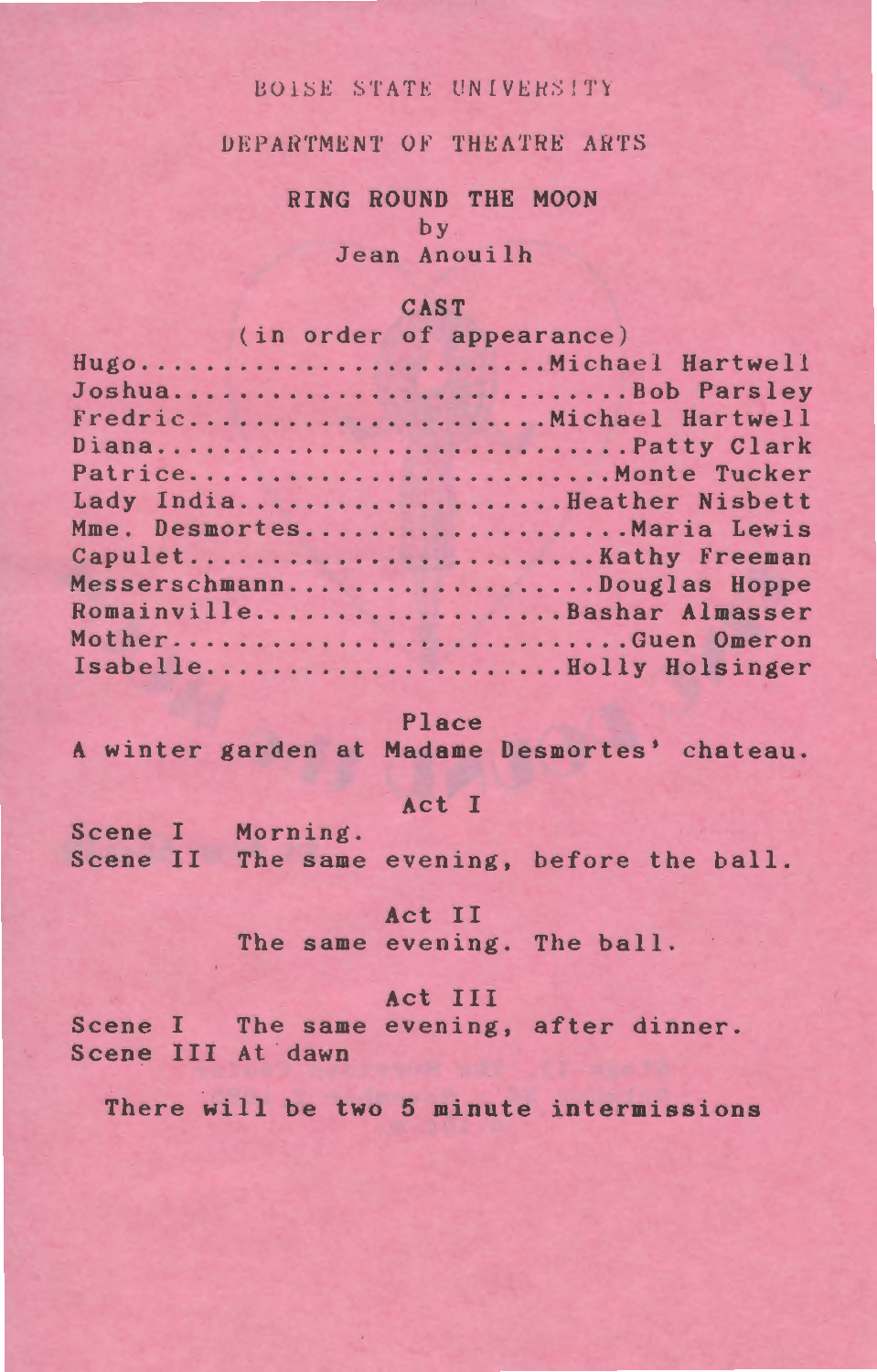# Production Staff

| DirectorPaul Rodgers                  |
|---------------------------------------|
| Assistant to the DirectorChris Owens  |
| Light DesignerGreg Scott              |
| Costume DesignerNancy Berger          |
| Stage ManagerChris Owens              |
| House Supervisor William Shankweiler  |
| House ManagerRichard Jung             |
| Assistant House ManagerKimberly Lynch |
| <b>Pauline Baumgart</b>               |
| Box OfficeMaggie DeLeon-Guerrero      |
| Assistant Box OfficeRebecca Cox       |
| <b>Nancy Berger</b>                   |
| PublicityCharles Lauterbach           |
| Heather Nisbett                       |
| ArtworkBolly Holsinger                |

## Production Crew

Setting Michael Hartwell,Head Carpenter The Cast Students of TA 117

> Properties Kirstin Allen

Costumes Nancy Berger Guen Omeron Holly Holsinger Lucille Tracadas

Hair

Ken White of Aura Hair

Sound Design Kelli Powell-Fischer Alec Call

> Lights Greg Scott Mark Leslie James Brady

Acknowledgements: Judy Pitman for the photography Produced by special arrangement with Dramatists Play Service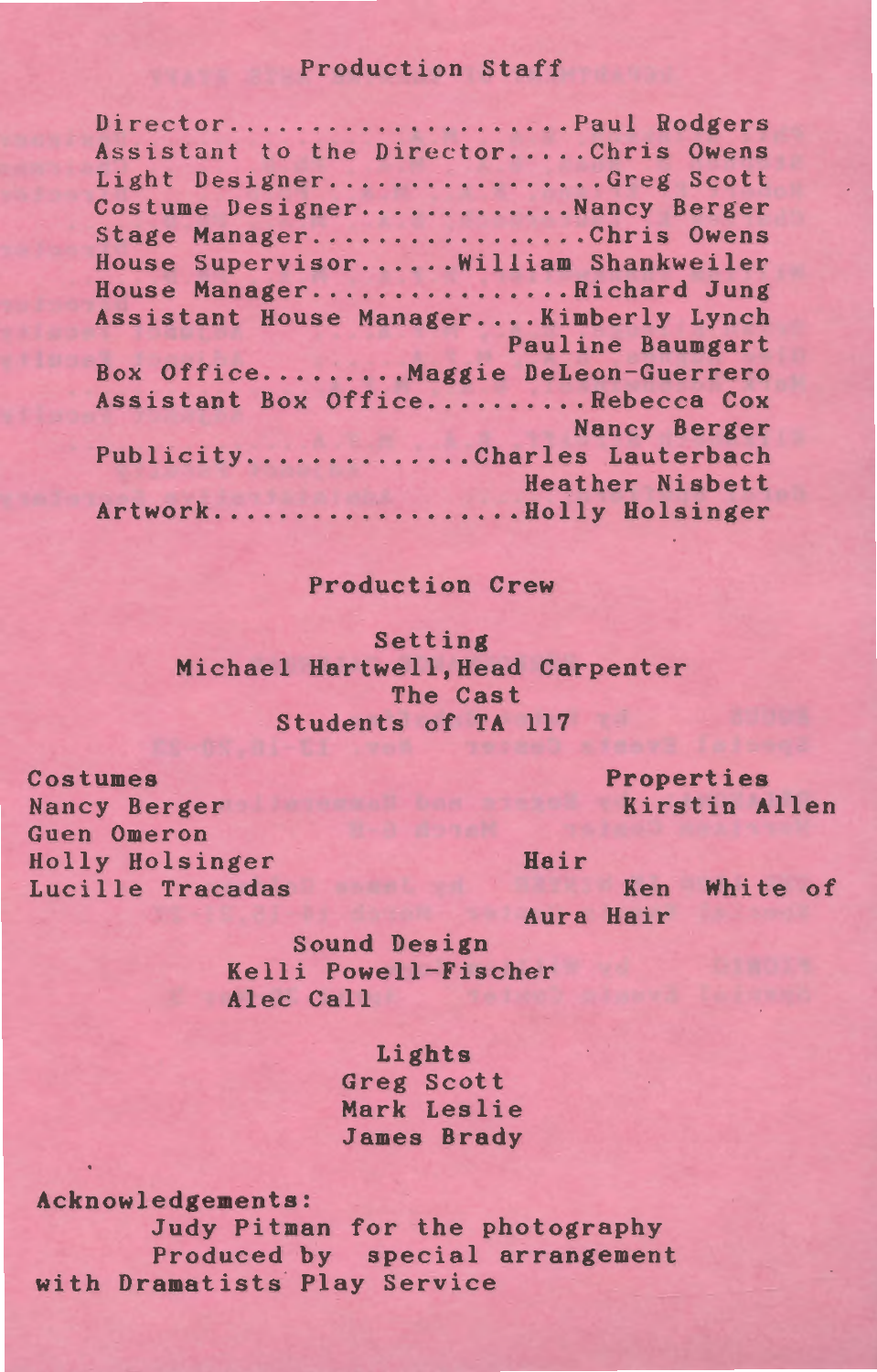#### DEPARTMENT OF THEATRE ARTS STAFF

Phil Atlakson, B.A., M.A.................Designer Stephen R. Buss, B.A., M.A., Ph.D.... .. Chairman<br>Robert E. Erison, B.A., M.A., Ph.D... Director Robert E. Erison, B.A., M.A., Ph.D... Charles E. Lauterbach, B.A., M.A., Ph.D...... Director William Shankweiler, B.F.A., M.A., Ph.D...... Director Trish Elledge, B.A., M.F.A.... Adjunct Faculty<br>Glen Hughes, B.A., M.F.A...... Adjunct Faculty Glen Hughes, B.A., M.F.A...... Mark Rosenwinkel, B.A., M.F.A................ Adjunct Faculty Elizabeth Streiff, B.A., M.F.A............... Adjunct Faculty<br>Carol Spafford....... Administrative Secretary Adjunct Faculty

#### PERFORMANCE CALENDAR

EQUUS by Peter Schaffer Special Events Center Nov. 13-16,20-23

OKLAHOMA! by Rogers and Hammerstien Morrison Center March 6-8

THE LION IN WINTER by James Goldman Special Events Center March 14-15, 21-22

PICNIC by William Inge Special Events Center April 30-May 3